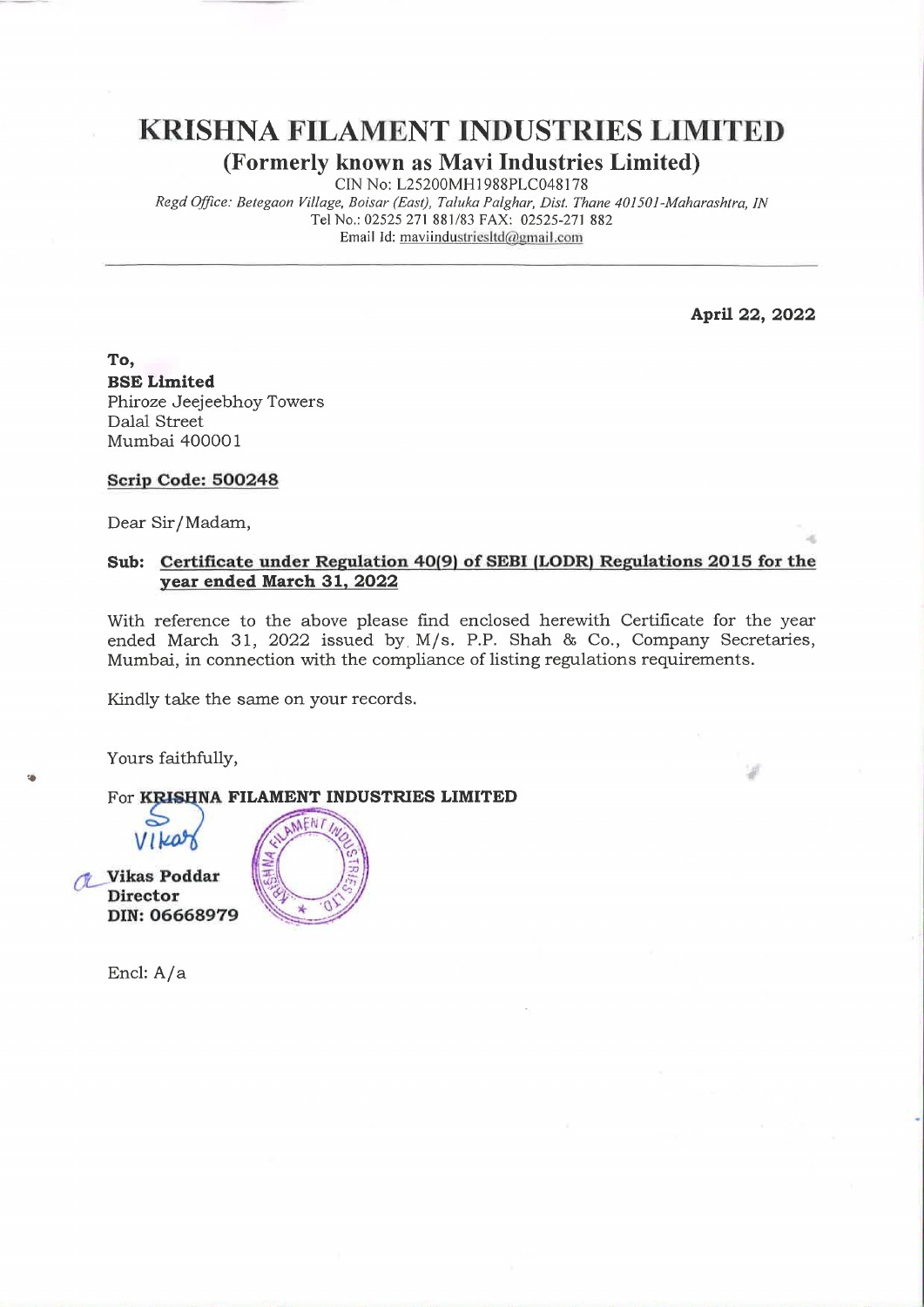# **P. P. Shah & Co.** Punit Shah B.Com, ACS

### Company Secretanes

## CERTIFICATE UNDER REGULATION 40 (9) OF SEBI (LODR) REGULATIONS, 2015

# FOR THE FINANCIAL YEAR ENDED 31ST MARCH, 2022

I have examined all Share Transfer Deeds, Memorandum of Transfers, Registers, files and other documents relating to  $M/s$ . Krishna Filament Industries Limited having its registered office situated at Betegaon Village, Boisar (East), Tal. Palghar, Dist. Thane  $-401$  501 maintained by  $M/s$ . Link Intime (India) Private Limited, a Registrar & Share Transfer Agent (RTA) having its office at C 101, 247 Park, L B S Marg, Vikhroli West, Mumbai — 400 083 pertaining to transfer of equity shares (shares re-lodged for transfers for the purpose of issue in demat mode only in terms of circular issued by SEBI dated September 7, 2020 bearing reference no. SEBI/HO/MIRSD/RTAMB/CIR/P/2020/166 and circular issued by SEBI dated December 2, 2020 bearing reference no. SEBI/HO/MIRSD/RTAMB/CIR/P/2020/236) of the company for the period from  $0.01^{st}$  April, 2021 to 31<sup>st</sup> March, 2022 for the purpose of issuing a Certificate as per Regulation 40 (9) of SEBI (LODR) Regulations, 2015 entered into by, M/s. Krishna Filament Industries Limited with BSE Limited and based on the information provided by the Company, I hereby certify that the Company has delivered during *financial year ended on 31<sup>st</sup> March* $, 2022:$ **Link Intime (India) Private Limited**, a Registrar<br>
C 101, 247 Park, L B S Marg, Viktonii Vest, 1<br>
shares (shares re-lodged for transfers for the purp<br>
issued by SEBI dated Septembe<br>
SEBI/HO/MIRSD/RTAMB/CIR/P/2020/166 and

- A) Share/Debenture-Certificate(s) relating to the transfer of Shares/Debentures received during the period from  $01^{st}$  April, 2021 to  $31^{st}$  March, 2022 as entered in the Memorandum of Transfers have been issued within fifteen days of the date of lodgment for transfer, subdivision, consolidation, renewal, exchange or endorsement of calls/allotment monies from respective date of lodgment of each deed excepting those rejected on technical grounds. 40 (9) of SEBI (LODR) Regulations, 2013<br> *Limited* with BSE Limited and based on the<br>
that the Company has delivered during *financ*<br>
A) Share/Debenture-Certificate(s) relatin<br>
the period from  $01^{st}$  *April*, 2021 to<br>
Tr
	- B) Any other information, if applicable: The Company had applied for Voluntary Delisting of its Equity shares from National Stock Exchange of India Limited (NSE) pursuant to resolution passed by the Board of Directors of the Company at their meeting held on  $30<sup>th</sup>$  April, 2016. The Company has been delisted from NSE w.e.f.  $2^{nd}$  May, 2017 vide letter dated  $24^{th}$  April, 2017.



Ī